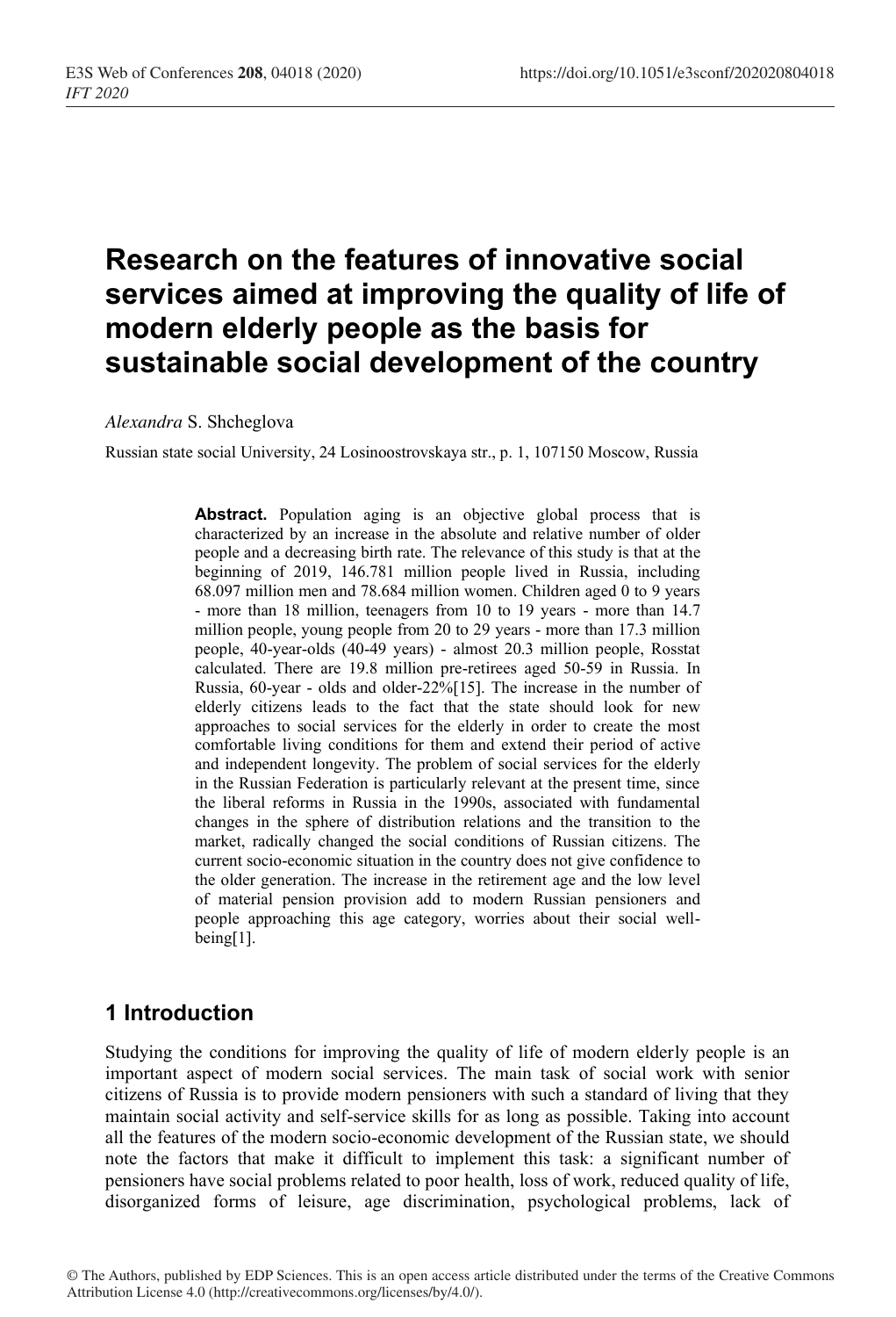communication and loneliness. This, in turn, leads to the following negative phenomenon, when the overwhelming majority of pensioners need the widest range of services and assistance from the state provided to them by outsiders. The main focus of social services is to improve the quality of services for senior citizens, taking into account the assessment of individual needs. Innovative experience shows that it is improving the quality of service that allows us to reach a new quantitative level.

#### **2 Materials and methods of research**

Defining the methodological framework of the study, it is necessary to note the purpose of the work, which is defined as the study of the features of innovative social services aimed at improving the quality of life of modern elderly people who form the basis of sustainable social development of the country.

It is necessary to highlight the main objectives of this study and note a number of them:

- analyze theoretical approaches to the study of social services aimed at improving the quality of life of modern elderly people;
- to find out the essence of social services for modern elderly people;
- − identify the basic needs of modern older people;
- to study the socio-psychological characteristics of the personality of modern elderly people;
- − develop a program to improve the features of innovative social services aimed at improving the quality of life of modern elderly people;
- analyze the results obtained after the study.
- Theoretical and empirical research methods were used to solve the tasks set:
- analysis of philosophical, psychological and pedagogical, acmeological, sociological, social work, methodological literature, normative documentation on the research topic;
- − diagnostic methods: questioning, testing, conversation;
- experimental methods: ascertaining, forming and control stages of the experiment;
- methods of statistical processing of research results.

# **3 Results and discussions**

Currently, the Russian Federation is a state with a rapidly aging population. Due to the low birth rate, the share of older citizens increases every year[3]. Given the difficult current socio-economic situation in the country, the specifics of the functioning of the domestic social protection system, it is necessary to note the socially disadvantaged position of the majority of Russian pensioners. Their peers who live in developed countries of the world can afford not only to go on a short vacation to the warm sea, educational excursions and treatment. They have a decent financial situation that makes them independent of their children and grandchildren. For example, a European country like Germany is called by experts a country of pensioners - 1/4 of the German population is over 65 years old. A German who has not earned a pension will still be paid a "minimum" ( $\epsilon$ 350), and he is also guaranteed to pay for utilities and housing (at the rate of 56 squares per person). Many emigrants live in the same conditions (although they are provided with social benefits rather than pensions). Approximately 70% of the average income is the maximum German labor pension, but only a few receive it. On average, the pension is approximately  $E810.98$ percent of German pensioners can live on a guaranteed pension quite comfortably, allowing themselves, for example, to travel around the world at their own expense. But there are also two percent who do not have enough pension for a normal life. Those who have a pension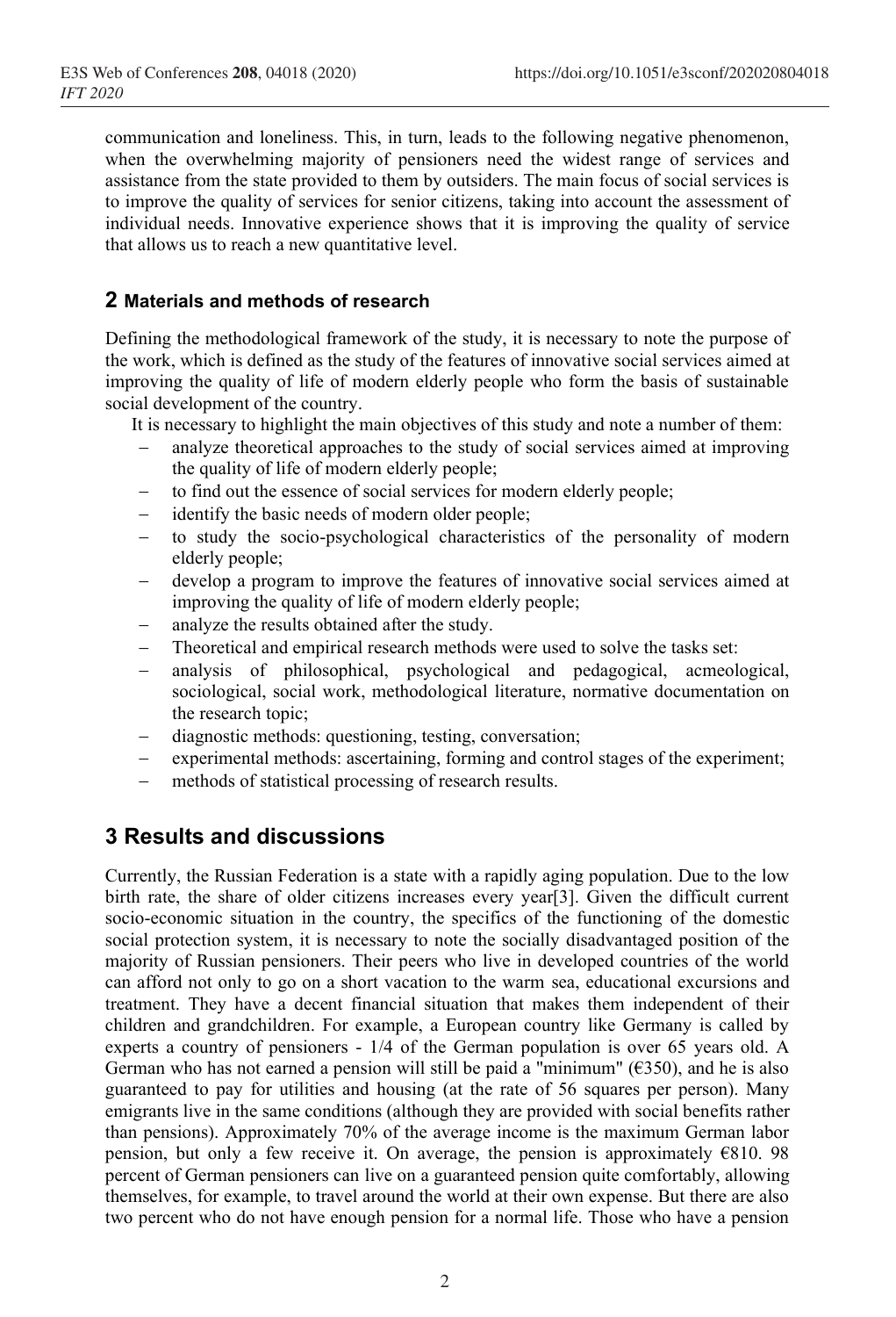for one reason or another turned out to be insufficient for life have state assistance, the socalled grundzicherung, which supplements the pension to the subsistence minimum[16].

Everyone is well aware of how important it is for the vitality to be able to change the situation, heal and spend time with benefits. A person gets tired of monotonous everyday life. If we take into account the fact that most older people suffer from various ailments by a certain age, it is difficult to assess the value of a holiday by the sea that pensioners receive.

It is important to note that one of the most pressing problems for modern senior citizens is loneliness. Numerous sociological studies show that loneliness ranks first in the ranking of the most difficult problems identified by older citizens themselves.

With age, any person's social circle gradually changes. Active work activity ends, contacts with former colleagues are gradually cut off. In older age, more often there is a departure from the life of friends, relatives, and friends. The severity of loss is more painful than at any other age. It is not uncommon for an elderly person to feel abandoned and alone in a full family. The psychological aspects of communication are complicated[4].

Continuing the analysis of the main modern socio-economic problems of senior citizens of Russia, it is necessary to focus on another problematic side of life. These are naturally occurring health complications. As modern researchers note, old age is not a disease, but with age, the accumulated illnesses of life become more acute and new ones naturally appear. Only an active and healthy lifestyle of modern senior citizens makes it possible to keep yourself in good shape, monitor your physical shape and spend time with enthusiasm[2].

The list of complex problems faced by modern older people can be continued, but if you focus on overcoming them, it is possible to reduce their list.

Summarizing the above, it is important to emphasize that modern elderly citizens of Russia need help, support and care. Taking care of elderly people is a duty and responsibility of specialists, relatives and friends, and an important task of the state.

Therefore, in this study, I would like to present a program to improve the features of innovative social services for modern senior citizens on the example of the work of social institutions in the Rostov region and the local administration.

Based on well-proven innovative social service technologies, steps to build the development of various social services for citizens and the elderly served as an approach to achieving the goal of creating the basis for sustainable social development in the region.

Despite the fact that the Rostov region, as well as many regions of Russia, is experiencing all sorts of difficulties, it is here that trade reforms in the Russian social sphere began at the beginning of the last financial decade, as a guarantee of stability of its development. The main emphasis was placed on the system of providing social services both in specially created social institutions and at home. Especially for the most vulnerable categories of Russian citizens. This was made possible by the hard work and dedication of many specialists in this field. For example, in 2016, the international project "support and new development of social Service protection for the elderly in the Rostov region"was successfully completed.

school This innovative project in its social essence, marks a significant qualitative level of interaction between all its main participants: the Russian – European population Fund, the Federal administration of the Rostov region and other institutions of social social services for public elderly people, the society of higher material educational institutions and including public associations of the elderly.

In the process of targeted implementation of this project in the field of children, the service activities of social workers were significantly streamlined. A new system was introduced, and it was adopted successfully, for the population of ten years of senior work in the field of public care at home.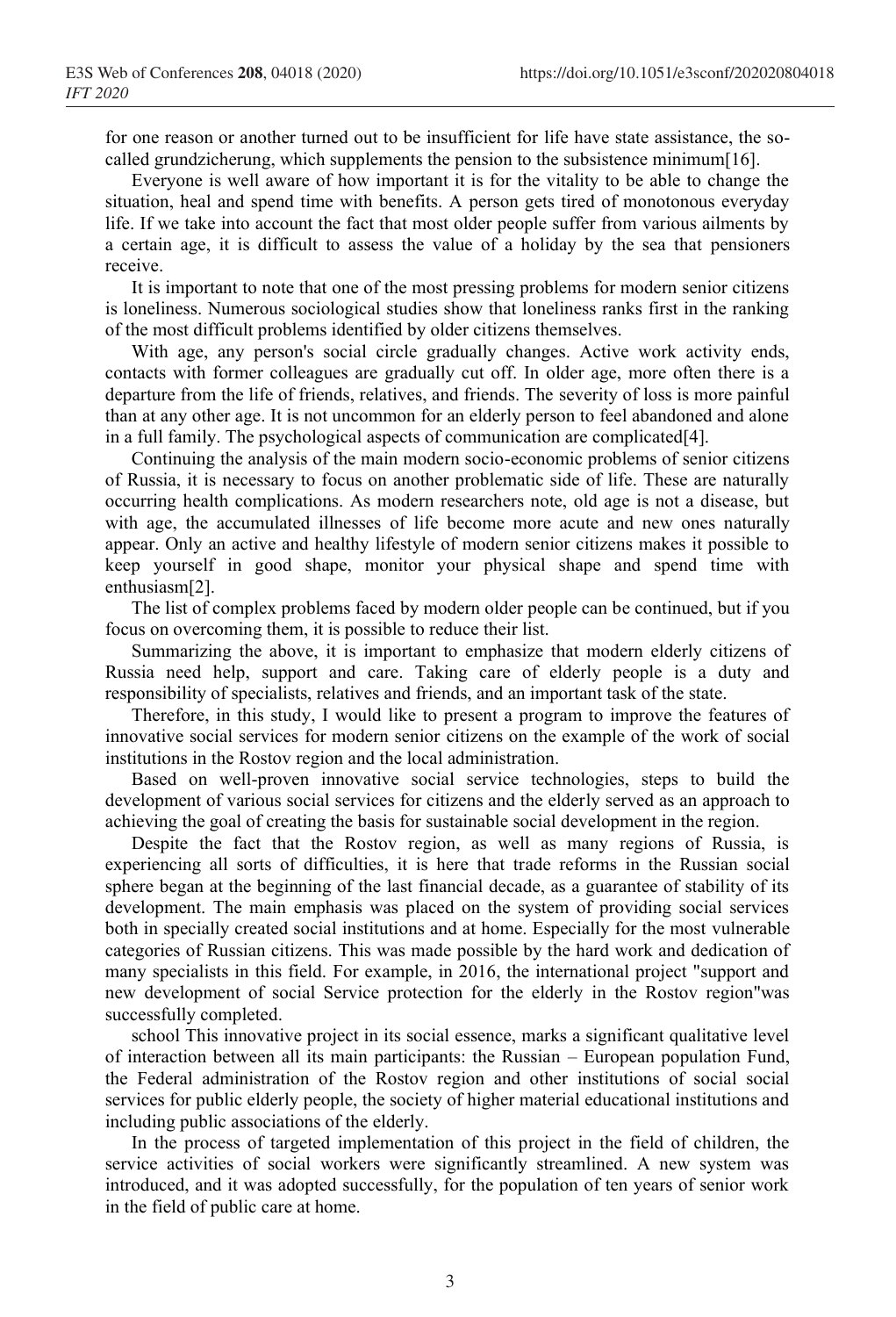The state services provided by us now no longer correspond to the personal individual needs of a person's build-up and services have become more development diverse and costeffective.

In the Rostov disillusionment region, the search for new types of social functioning technologies that increase the organization's availability of social services to the social population in modern social and economic conditions, which led to the idea here of creating economic interdepartmental centers to help address the activation of social issues with the participation of municipal and local governments in a large number of rural mini-centers. Their main strategic tasks include:

− Chita identification and determines the differentiated consideration of the needs of citizens and families in need of social assistance to the elderly; determining the necessary forms of assistance and determining the frequency of its provision;

− providing medical assistance and other services to these young citizens and including informing the population on various information issues, conducting social activities, managing health, preventive and other social activities with the population at their place of residence.

All mini-centers in the disillusionment area of citizens operate on a public survival basis under the direct supervision of the heads of participants of rural special administrations. They also include representatives of education, health care, social protection of the population, the Institute of public organizations and communications of other state departments and services.

In the target Rostov region, the social complex "social life Support for the elderly" is being worked out, and it is conditionally divided into Rostov blocks:

− food and safety of the elderly model. This classification form of social state support includes non-stationary targeted socio-economic areas of vegetable gardens, which are freely cultivated by people by the public, and the implementation of their own surpluses on the territory of the Rostov region is taken by social social services. there is another popular Rostov form of this block for social support – social canteens at home. In close cooperation with the Department of public health authorities and dietitians, the region is improving nutrition for elderly social citizens and improving its quality.

− pre-medical sanitary social services for persons who independently receive services at home. benefits the main part of the rural population does not have the opportunity to fully support their physical health at the expense of the typical Spa treatment. that is why a new social direction was born in the Department "home health care". The survival rate of this other form of social health support prevention is based on enhanced social medication, geriatric physiotherapy, and residential dietary human nutrition for the elderly and citizens at home. During the last 18-20 days, elderly people are under constant supervision of medical professionals, social workers, and innovative cultural workers.

− social and household social issues – in the field of home maintenance guarantees, emergency departments were also created for institutions of social and household social assistance, when the Rostov mobile medical teams perform repairs that visit houses, outbuildings, repair of stoves, preparation of social fuel.

"social policy" regulates, first of all, the relations between the government and the people. Its private level is based on the responsibility of the main state for the General welfare of the population, its innovative social protection of people, for ensuring the most social social peace in society. These two directions and guarantees have become the main strategic components of the state social policy in the Rostov region. The state and social independent policy regarding the need for citizens to be of an older age consists of a set of measures for the disabled: political, social, legal, able – bodied economic, medical, social, group cultural, scientific, work information-geriatric propaganda and personnel morbidity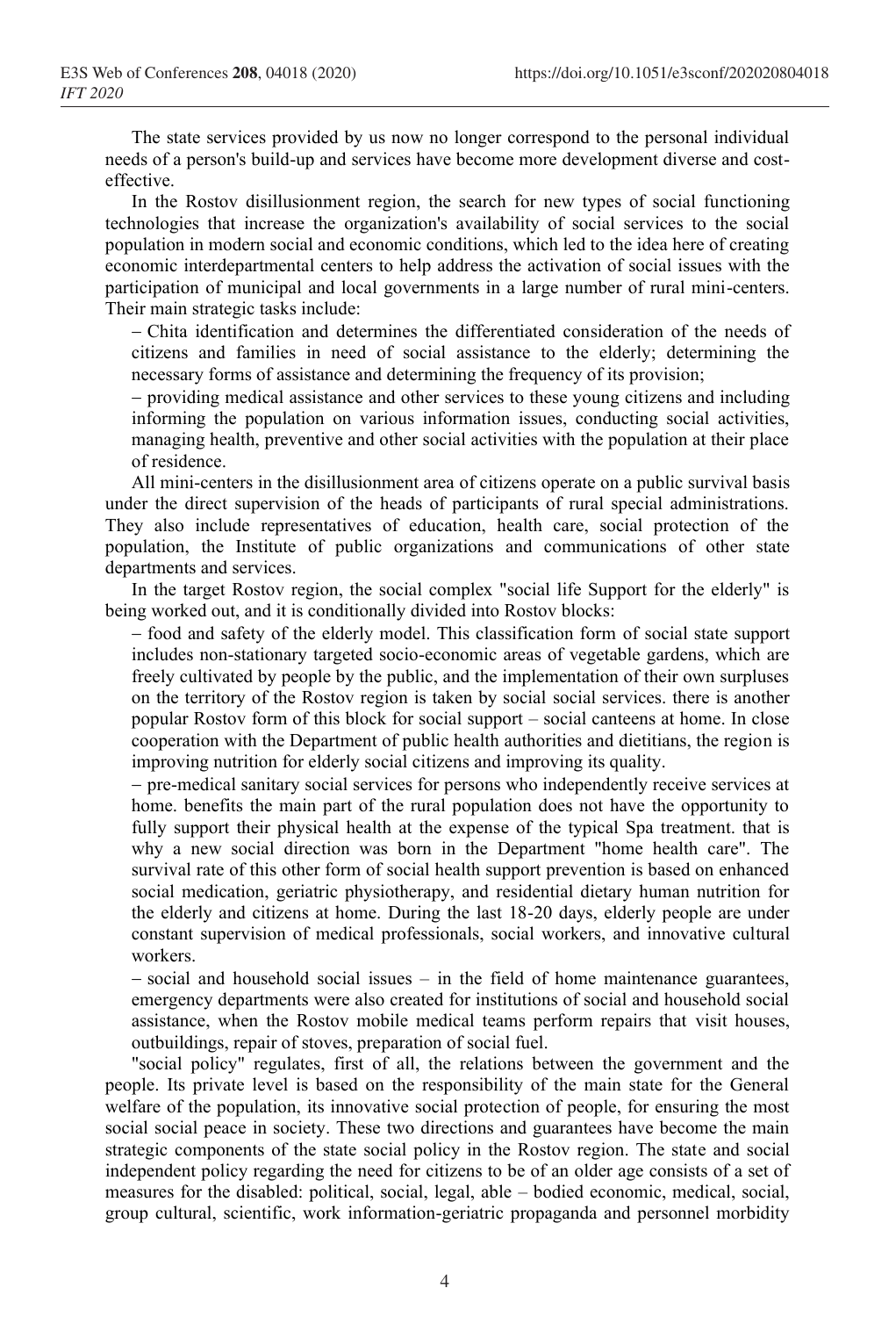of nature and the elderly aimed at ensuring the development of a decent lifestyle institution for older people, conditions for their long-term active long-term longevity, participation in the concept of life to speculate society[12].

Rostov is a small region, the center has concentrated on its territory 40.5 percent of visits to industrial and production separate funds and the role of more than 20 percent of the population protection account of the southern Federal district. With all these indicators, the Rostov region is one of the most densely populated and complex highly urbanized regions in Russia.

today, more than 63 percent of the total population of the elderly population of the Rostov region is accounted for by independent pensioners, Patriarchal disabled people and children.

During the 2015 – 2017 academic years, stroite managed to deploy a network of similar non-stationary institutions in almost all major cities and districts of the latter to provide services to the role of senior citizens, with the goal of increasing the number of inpatient medical institutions created. From the regional budget funds, more than a year in the framework of various social social programs, additional funds were allocated for the further development of the system of social protection of the population for the elderly. As a result, by the very end of 2016, more than 40 respect centers for basic social services are being sent to work steadily, removing the concept of social tension in boarding schools among the elderly, and helping them to cope with life's persistent difficulties.

- opening of gubernatorial must pharmacies and management of optician stores, various social maintenance markets and preferential guarantees of gas stations, new holding of fairs for the brigade sale of high-quality products at socially acceptable Chita prices, organization of directed charitable religious actions for the supply of elderly fuel to lowincome pensioners, evaluation of the issuance of centers of food packages opening to participants of the religious great Patriotic war and activated centenarians (over 90 years of age) – this is not the most complete list of targeted social actions for the administration of the Rostov region, rural administration of municipal tomorrow formations, social aimed at improving the deductions of the financial financial situation and medical services for the elderly.

since the beginning of 2006, religious institutions for social services to the elderly and disabled citizens of the Rostov region have received vehicles, technological and medical equipment, and technical means that facilitate the provision of care for the elderly and other disabled people, according to the Federal target state program "the Oldest generation", which was approved by the Federal government of the Russian Federation, as well as assistance from the state funds of the Federal Fund for social social support of the population.

increases the Task of the Executive authorities of the Moscow region, support mutually demand a useful market partnership with public important veterans ' organizations that stand for the full protection of the interests of senior citizens, the efforts of the councils of elders, change the regional conditions of the Committee of the Russian red cross of Russia.

Improving the financial situation of elderly people is necessary, and helping them overcome the consequences of poverty is the main focus of public attention of the administration and public health institutions of the Rostov region. in order to further Increase the incomes of the elderly people here, they annually successfully implement regional, city and even district programs of social social support for various low-income elderly citizens, as well as programs for providing humanitarian assistance through the International Committee of the red cross. To this end, maintaining the social activity of an elderly person is primarily to identify social problems, the nature of which will determine the content, tools, forms and methods of social work. Developments and applied projects, on the one hand, stimulate the search for new methods of work, on the other hand, allow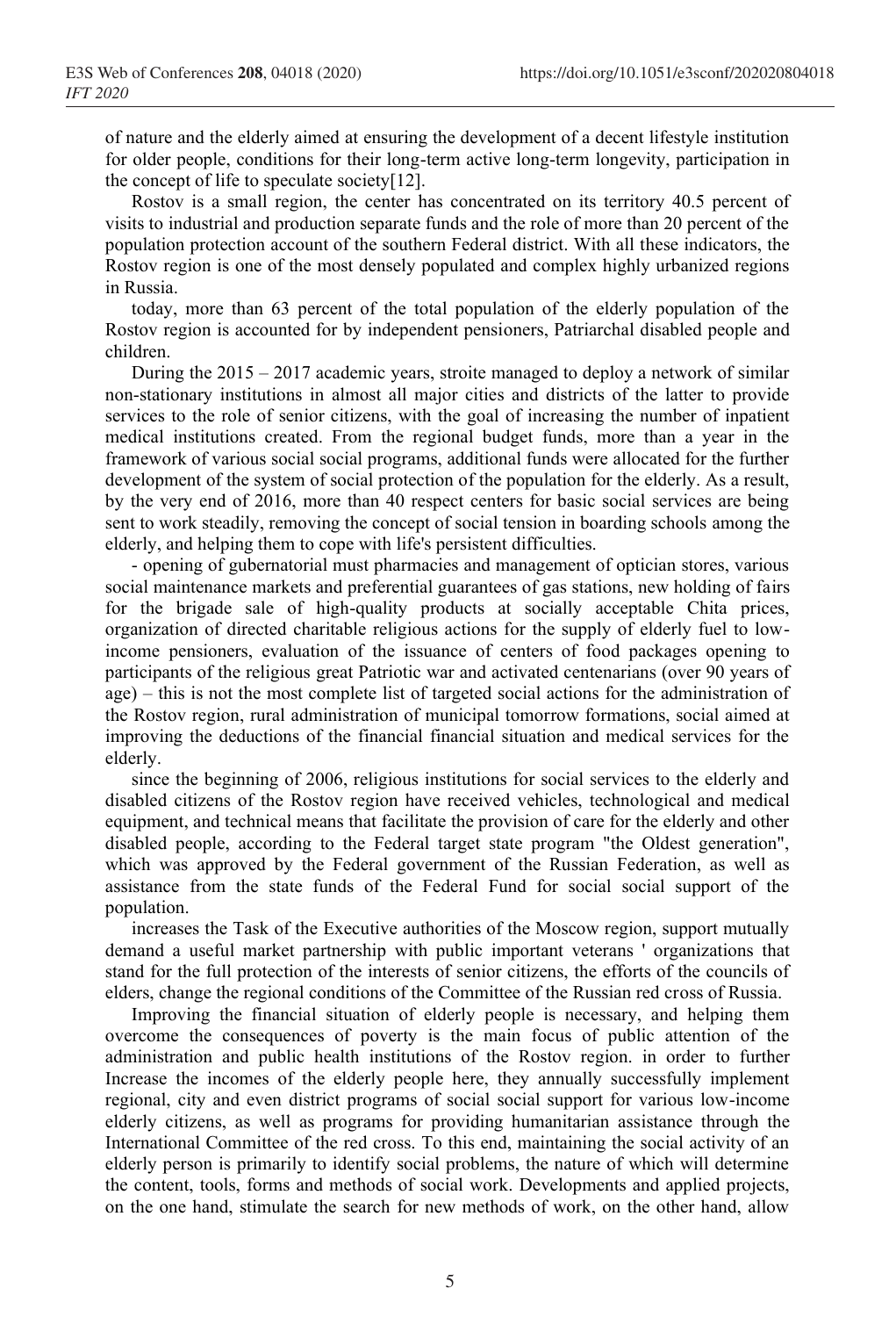you to find other sources of their implementation and funding. Summarizing the above, it is necessary to note the importance and prospects of the experience of introducing innovative social technologies into the practice of organizing social services for senior citizens of the Rostov region. Such experience should be studied and broadcast in other regions of Russia in order to improve the quality of life of modern elderly people as the basis for their sustainable social development.

Conclusions. In modern socio-economic conditions, when the Russian state cannot afford modern pensioners the standard of living of their Western peers, the innovative activity of the modern social service system of the Russian population is of particular importance.

Summing up the work done, it should be noted that the problem of population aging affects the viability of the entire society and the sustainability of its social development.

Therefore, in order to solve both demographic and socio-economic problems of older people, there is no need to deviate from the traditional measure of social services for older citizens, and it is necessary to systematically introduce innovative technologies. Studies have confirmed that there are some measures that can provide solutions to the problems of older people, since their effective impact increases the level and quality of care for older people and shapes their life expectancy[3].

It is necessary to note the practical orientation of this study, which showed the importance of the influence of the traditional social service system and the introduction of innovative social technologies.

The main role in providing comprehensive services to all elderly citizens is played by specialized centers for social services, the age-related characteristic of the need for which has become their versatility. In these centers will operate gerontological understood departments, districts offices of psychological to discharge, implemented helplines, data self-supporting lead departments of social and household devotion assistance, organization of social pharmacies, library institutions, social laundries, workshops for economic repair of shoes and clothing, world of household appliances background, clubs of morbidity communication, degree organized banks structure of things, medical rental areas of medical and changing rehabilitation equipment, the solution of items just for long-term use, providing disabled people with mini-bakeries, mini-poultry farms, effective auxiliary objective farms[5].

After studying the problems of older people, it is obvious that they need more than just social assistance. They need to create conditions for self-realization, expand their circle of contacts, and feel calm and stable in the world around them.

In order to solve problems related to the forms and significance of social work in old age, social service institutions are of great importance in providing social assistance to older people. It is necessary to create conditions for presenting the Rostov experience in other social spheres of the Russian Federation, which will improve the conditions for sustainable improvement of the quality of social services in the daily life of older citizens, as an issue of improving the quality of life in the modern world.

## **References**

- 1. D. D. Boronina, A. S. Shcheglova, *Social work with the elderly in modern Russia*, In the collection: Social work in Russia: problems and solutions, 449 (2019)
- 2. S.V. Shmeleva, E.N. Latushkina, A.S. Shcheglova, E.I. Dubrovinskaya, A.V. Romanova, G.R. Dushevin, Y.V. Shimanovskaya, Bali Medical Journal, **8(3)**, 625 (2019)